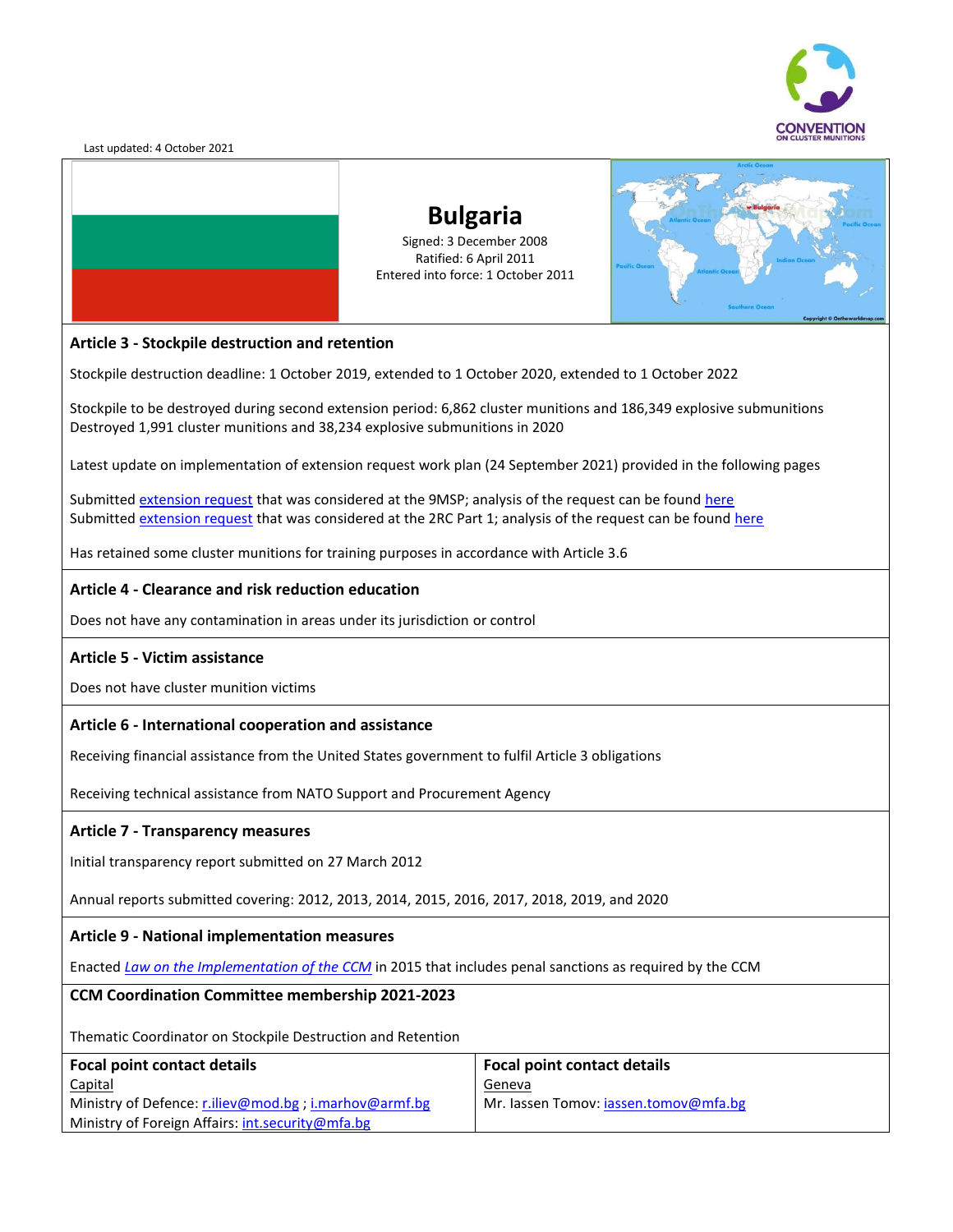### **CCM Art.3 Extension Request Update By the Republic of Bulgaria**

**Submitted on the occasion of the 2nd Part of the 2nd Review Conference of the State Parties To the Convention on Cluster Munitions**

**(20-21 September 2021, in Geneva)**

*Note nr 1: This update follows related intervention by the Bulgarian delegation to the Second Part of the Second Review Conference of the States Parties to the Convention on Cluster Munitions, which took place from 20 to 21 September 2021 in Geneva.* 

*Note nr 2: A power point presentation (PPP), as attached to this CCM Art.3 Extension Request Update, provides for detailed information based on related specific figures.* 

We have the pleasure to present to the State Parties of the Convention on Cluster Munitions an update on the progress achieved by the Republic of Bulgaria in the process of destruction of the Bulgarian Army's cluster munitions stockpiles as of September 2021.

We would like to highlight that the transportation of Lot 1 and Lot 2 explosive submunitions to the contractor's facilities in Italy has been successfully completed by the end of 2020, as initially planned.

The graphic on the second slide of the attached PPP demonstrates the progress achieved in the destruction of **Lot 2** explosive sub-munitions, as of January 2021. As displayed, the process has been almost finalized with remaining less than seven thousand sub-munitions, marked in red, still to be destroyed.

The process of destruction of explosive sub-munitions allocated in **Lot 1** started in January 2021, with more than thousand (marked in deep purple on the graphic on the third slide of the PPP) successfully destroyed already.

Unfortunately, on December 21, 2020, one of the factories of the contractor company "Esplodenti Sabino" Srl (Italy) experienced an explosion affecting negatively related utilization processes.

In February 2021, the Republic of Bulgaria duly informed the ISU about these unfortunate developments.

In the aftermath of the explosion, Italian authorities started related investigation and revoked the license of the contractor company "Esplodenti Sabino" Srl

The incident did not affect any of the Bulgarian Army's explosive sub-munitions on stock at the time of the explosion.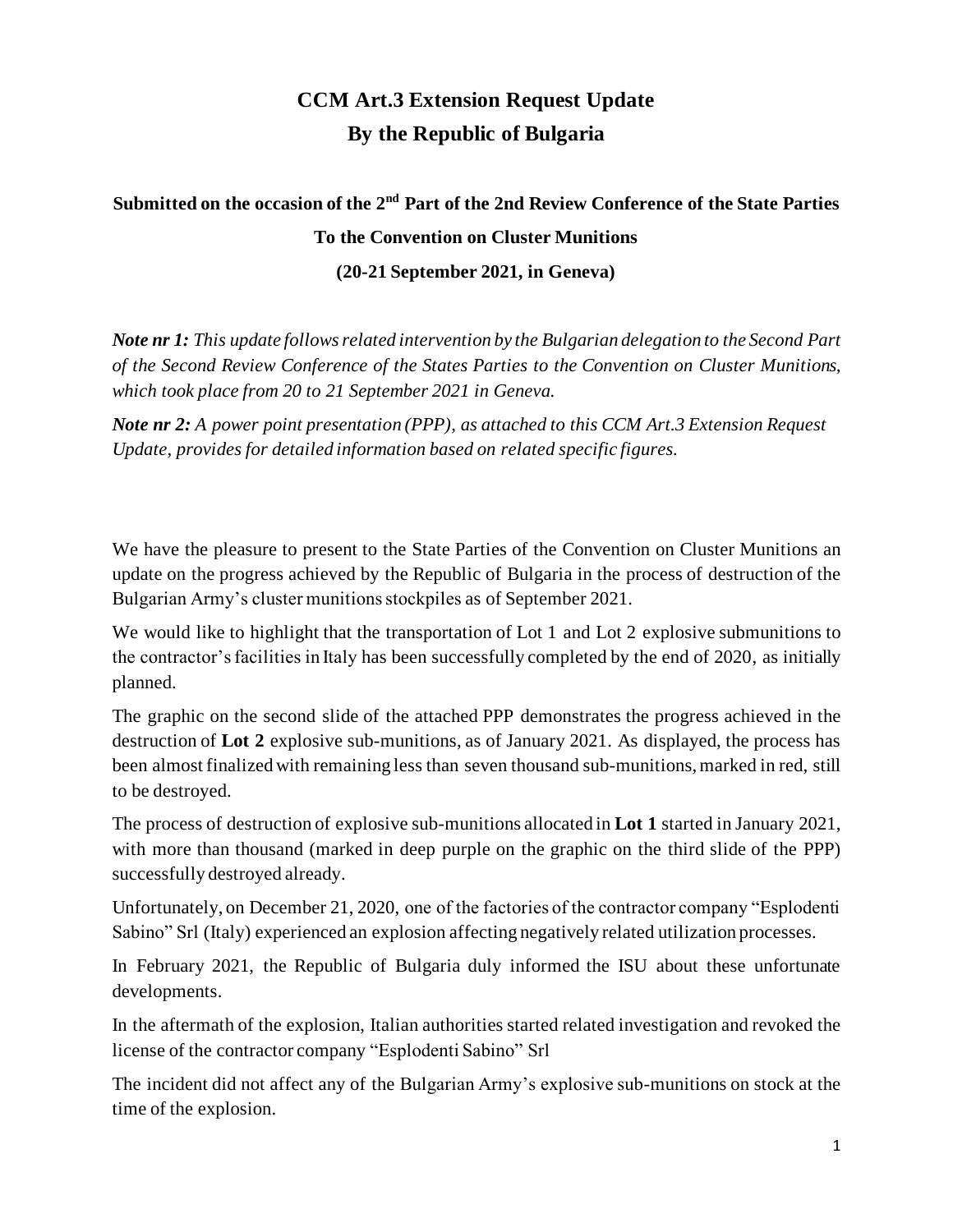However, the incident did put a hold to all transportation and destruction activities related to the explosive sub-munitions as of January 2021.

As of July 2021, Italian authorities completed their investigation and the contractor company "Esplodenti Sabino" Srl regained its license to defuse bombs, mines or other explosive projectiles.

The explosion site has been cleared and as of September 2021 the contractor's facilities and production lines are set-up and in full readinessto restart the process of destruction of the Bulgarian Army's explosive sub-munitions.

The Republic of Bulgaria has the assurance of the Italian contractor company "Esplodenti Sabino" Srl that, all transportation activities related to Lot 3 explosive sub-munitions as well as the further destruction of Lot 1 and Lot 2 sub-munitions can continue in October 2021, after 9 months of suspension.

Thus, the whole (Lots 1 to 3) destruction process shifts in time. Still, it must be finalized no later than **three (3) months** after the collection of all cluster munitions.

As shown on the fourth slide, Lot 3 transportation activities will commence in October 2021.

The execution of the Complete Contractual Program for Lot 3 is envisaged for a period of **10 (ten) months** and is to be concluded by July 2022. It encompasses both transportation and destruction activities.

Despite the delay caused by *force majeure* circumstances, we are confident that our country will accomplish the destruction of the Bulgarian Army's cluster munitions stockpiles before the deadline – October 2022, thus respecting our commitments under Article 3 of the Convention on Cluster Munitions.

*Sofia, 24th of September 2021*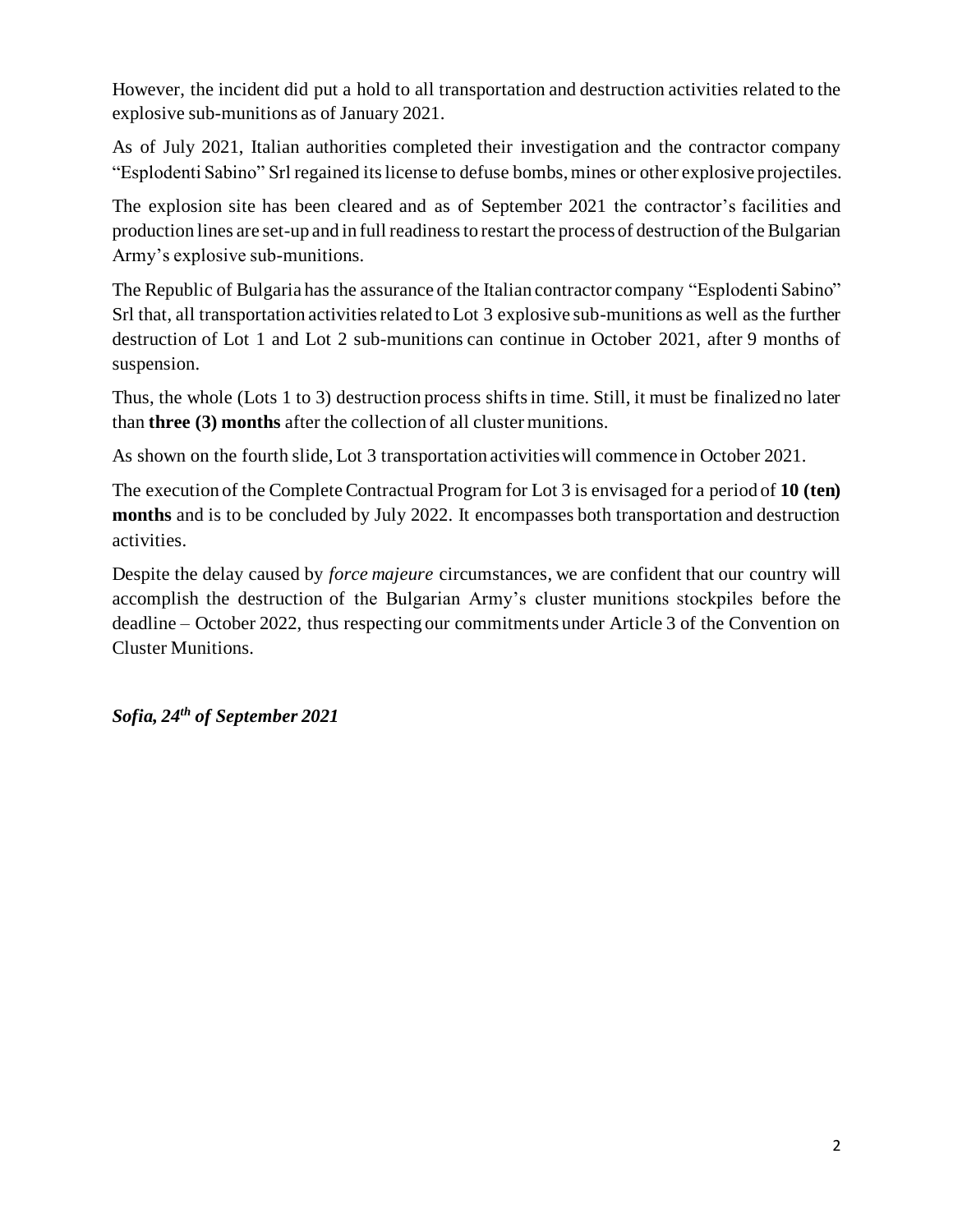

### **CCM ARTICLE 3 EXTENSION REQUEST**

**BY THE REPUBLIC OF BULGARIA**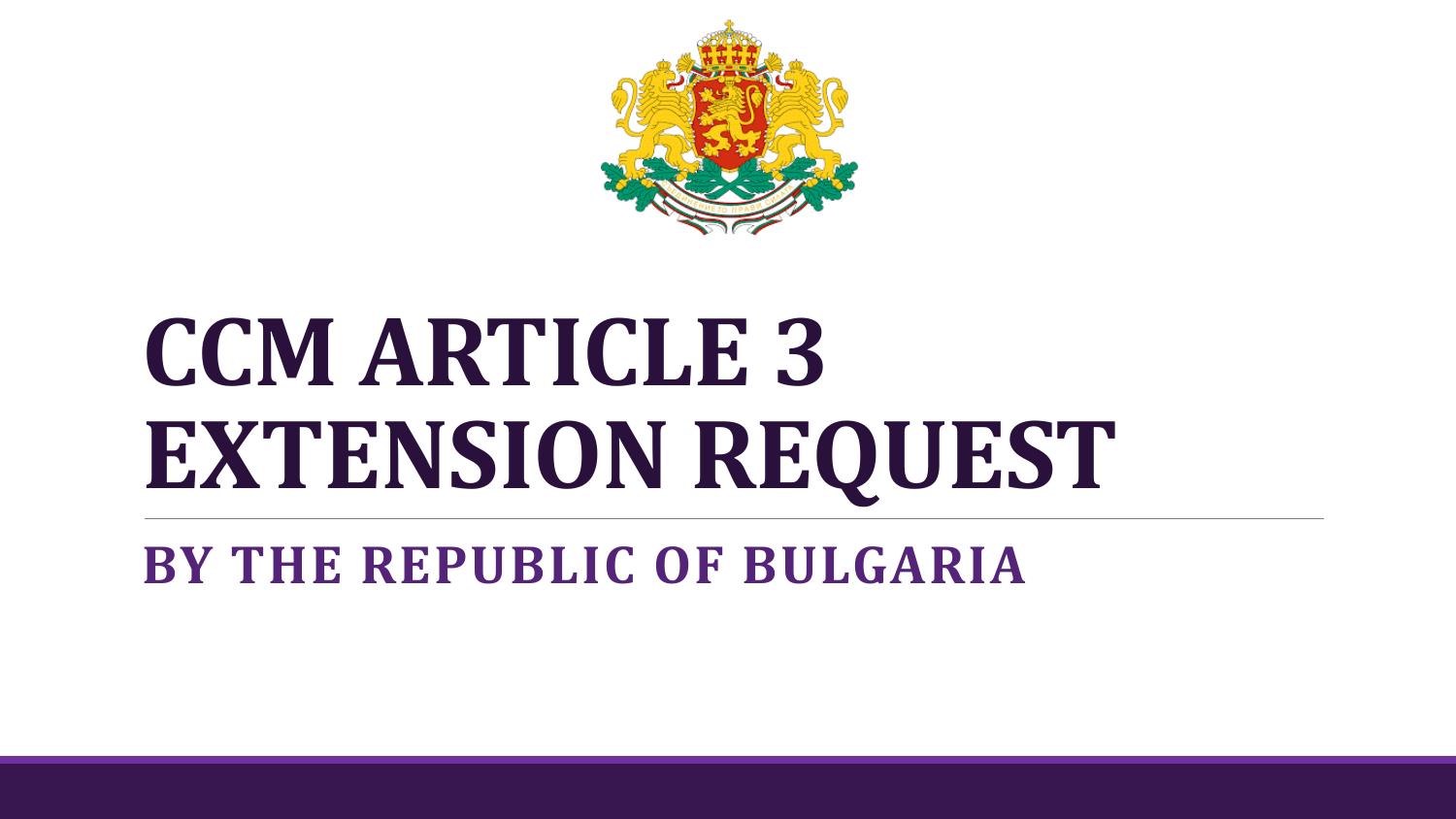

## LOT 2

ESs Destruction Rate January 2021

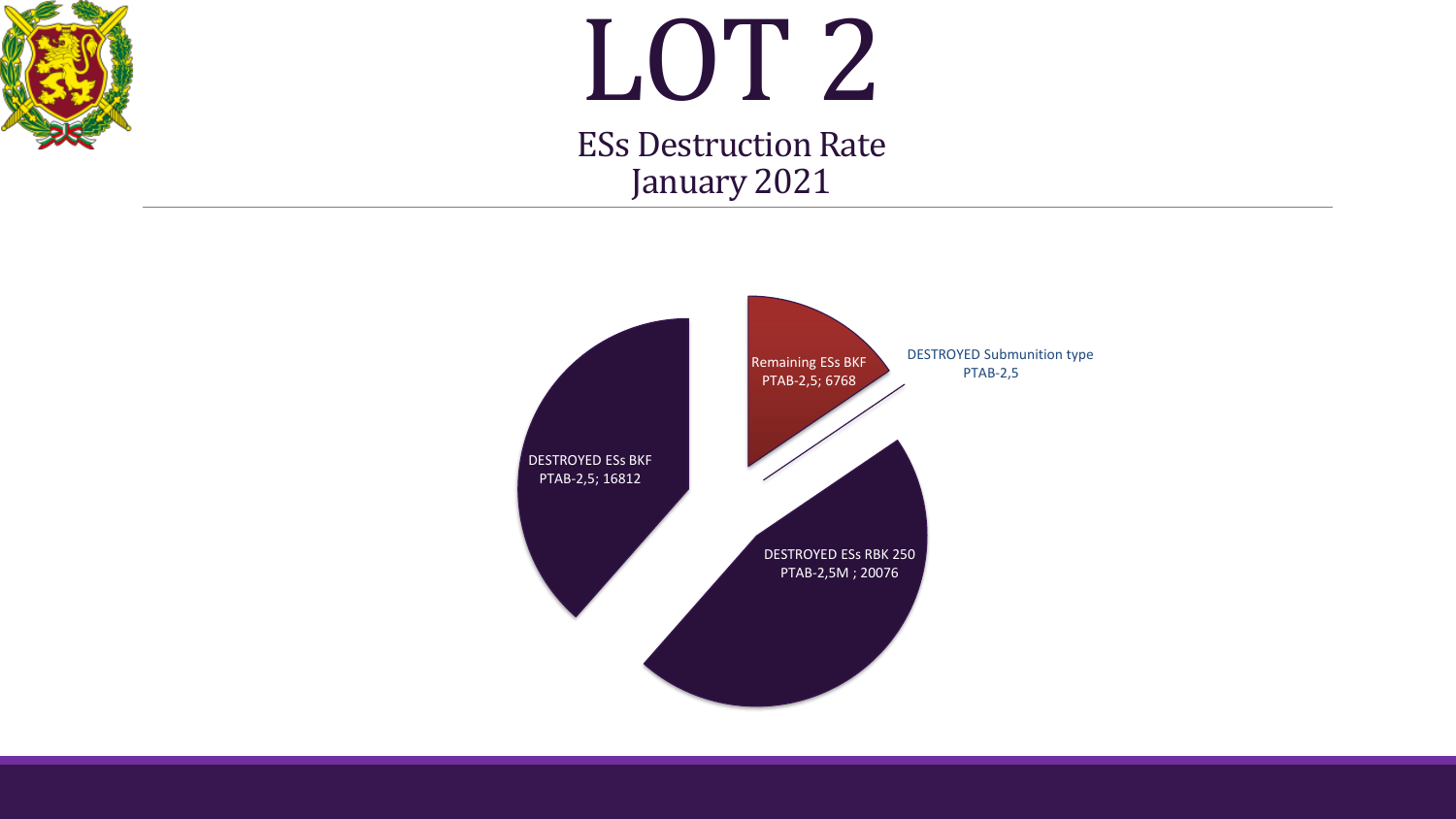

# LOT 1

ESs Destruction Rate January 2021